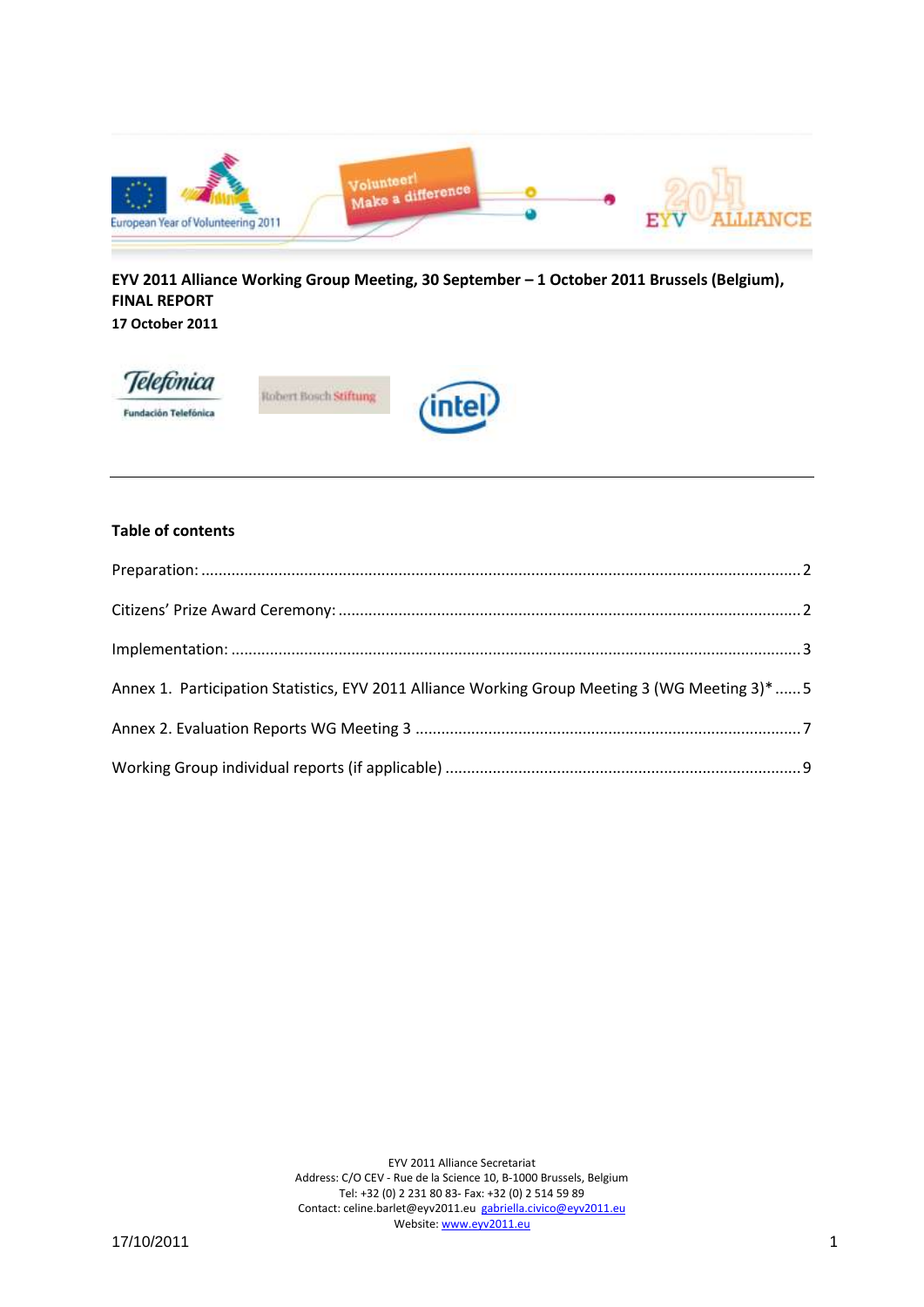## <span id="page-1-0"></span>**Preparation:**

The WG Co-chairs that were not Brussels based arrived on 29 September in the evening and met for a catch-up evening meal where they were also joined by some of the Brussels based co-chairs. The co-chairs that are also representatives on the EYV 2011 Alliance Steering Group had already arrive in Brussels on 28 September. The Co-chairs, and the EYV 2011 Alliance Project Manager, Gabriella Civico met for a preparatory meeting during the morning of 30 September. Gabriella presented to the group the conclusions and questions about P.A.V.E draft 2 that had been raised in the SG meeting the previous day. This served to provide a framework for the detailed analysis of P.A.V.E draft 2 that would take place during the WG meetings. This was followed by discussion and agreement on the methodology for the meeting and it was agreed that each group would agree and identify their top 20 recommendations from all those included in P.A.V.E draft 2 and would include proposed changes to the document using comment feature and not track changes.

# <span id="page-1-1"></span>**Citizens' Prize Award Ceremony:**

In a change to the usual schedule the WG co-chairs were joined by all the WG members and other invited guests at lunch time for a networking lunch at the meeting venue. The lunch was possible due to the support provided by Intel and was attended by 90 people from EYV 2011 Alliance member organisations and other partners and stakeholders.



The lunch was followed by the [award ceremony](http://www.facebook.com/media/set/?set=a.281727415172730.78561.212863205392485&l=abb7b35b4e&type=1) for the 2010 European Parliament Citizens' Prize. The EYV 2011 Alliance had been nominated for the award by Marian Harkin MEP and she was also there to present it on behalf of EP President Jerzy Buzek. Due to the extra financial support offered by Intel in recognition of the award each EYV 2011 Alliance Steering Group member was presented with a framed certificate. This was in addition to the official elements of the Citizens' Prize itself consisting of a pin badge, a glass trophy and a certificate which were accepted on behalf of the EYV 2011 Alliance by Steering Group member Anita Prosser from the Conservation Volunteers Alliance.

In accepting the prize Ms Prosser thanked all those who had volunteered to develop the EYV 2011Alliance work both in campaigning for EYV 2011 and in implementing the project work plan during 2010 and 2011. She gave special thanks to Executive Group and Steering Group members, especially to CEV for hosting the first meetings and later being the grant



holder and hosting the secretariat. She also thanked the non-Brussels based members who had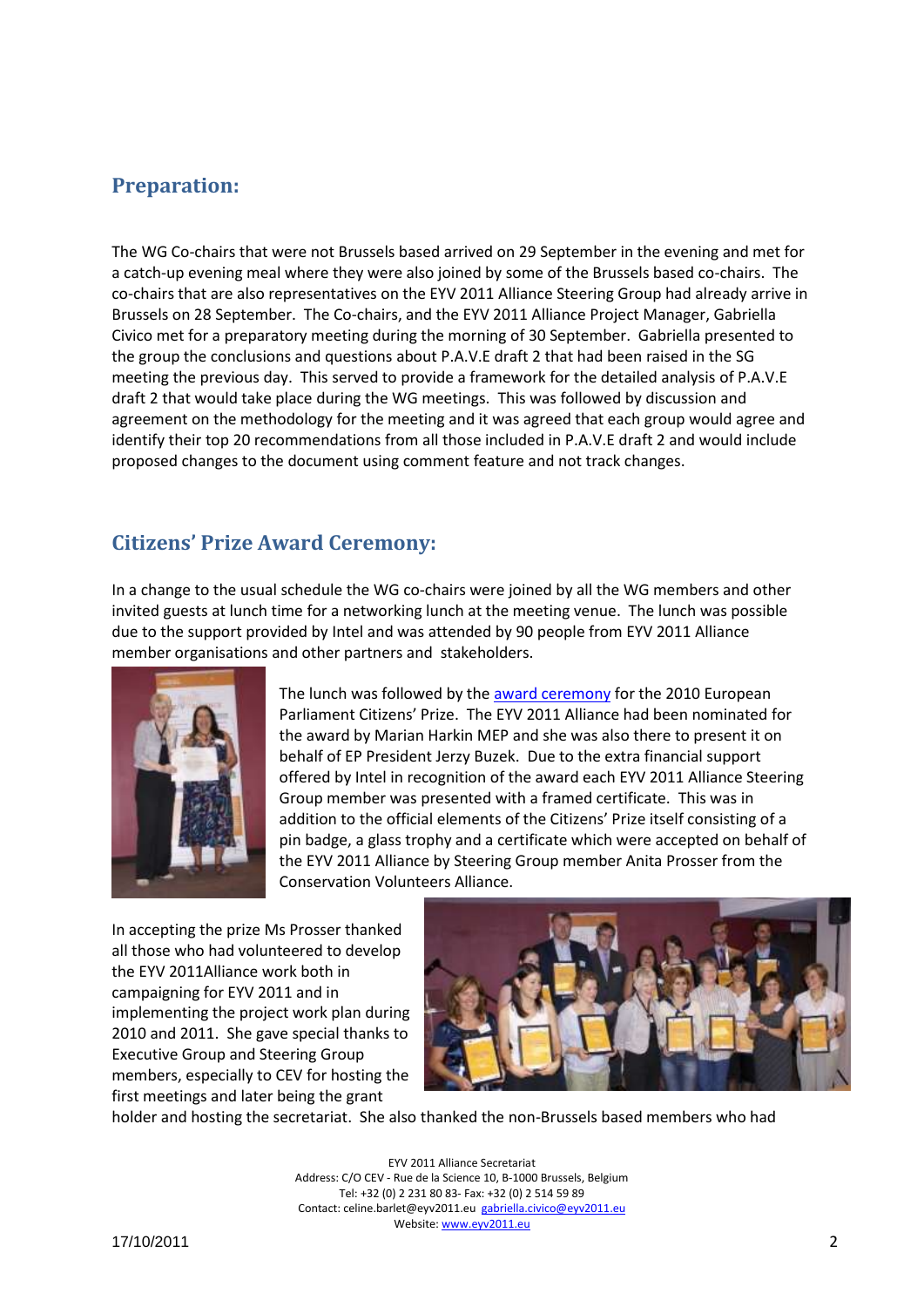invested extra effort and expense in travelling to co-ordination meetings in Brussels (CVA, ENGAGE and Volonteurope). The appreciation of the work of the secretariat was also mentioned, as was the financial support from the European Commission, the Steering Group member organisations, Fundacion Telefonica, Bosch Stiftung and Intel.

She concluded the acceptance speech by thanking all the volunteers across Europe in whose name the year was called and recognising that EYV 2011 would not have been possible without the support of the European Parliament and especially Marian Harkin whose enthusiastic and genuine support for volunteers and volunteering only seems to grow as the year progresses.





## <span id="page-2-0"></span>**Implementation:**

The WG meetings began directly in their individual groups without a specific plenary session since the group had already been together for the networking lunch and the award ceremony.

The 6 separate WG meetings began with their individual welcome, introductions and apologies. The co-chairs gave an explanation of the process so far regarding P.A.V.E draft 2 and the purpose and objective of the meeting. They were asked to identify the 20 key recommendations, identify aspects of repetition and/or contradiction, see how to re-formulate negative statements, give comments on the introduction and the "EYV 2011 Believes" statements, consider the use of references and footnotes to non-Alliance documents and keeping them to a minimum and featuring them as examples to illustrate a point and not as concrete proposals.

The first day was rounded off with an outdoor sit down dinner for all the participants and invited guests in the hotel that some EYV 2011 Alliance SG members also joined.

The presence of external guests in two of the WGs the 6 groups meant that the groups had slightly different timetables and working rhythms. WG on Volunteering Infrastructure started their meeting by welcoming Patrícia Foito e Camisão, Senior Policy Officer at European State Lotteries and Toto Association EU Representation and WG on Quality volunteering had a session after lunch on the second day to develop their competencies in advocacy for quality volunteering. This workshop was kindly delivered at no charge by Tamsin Rose from WAGGGS.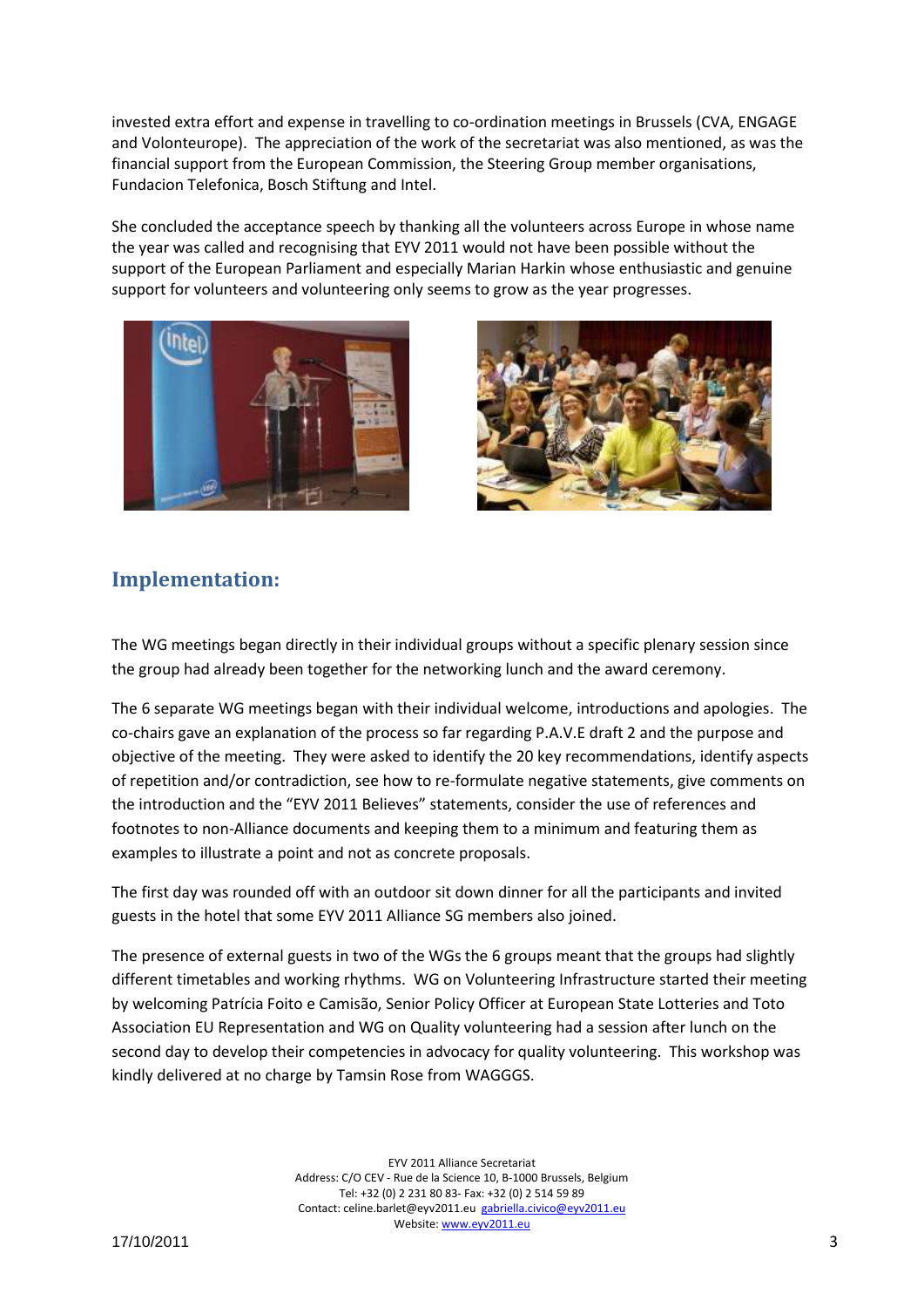The co-chairs met at the start of the second day to discuss and give feedback on the outcomes of the first day. The role and approach for the individual WG sections in P.A.V.E was clarified and it was agreed to propose to the SG a change of structure where the top headings were the stakeholder groups with references to each of the 4 Year objectives under group and also to include a section incorporating recommendations to all stakeholders.

A sit down lunch was provided on the second day in a change to the usual sandwich lunch provided in the previous meetings. This was appreciated by the participants and gave an opportunity for a full group gathering in the absence of any final plenary.

The groups returned to their meeting rooms after lunch to wrap up the meeting. There was no common closing plenary as it was felt more important to round off the meeting as individual WGs since in some cases due to lack of possibility to attend the meeting in Warsaw it was their last opportunity to be together as a group. The lack of possibility for all the WG members to be in Warsaw was related to the fact that many WG members are volunteers and that the commitment for Warsaw required 4 working days created a barrier to their participation.

The statistics concerning the participation at the WG meeting are provided as an annex to this report. The statistics include all participants coming from EYV 2011 Alliance Steering Group members whose costs are covered by the project grant thanks to the co-funding that they provided in advance, and participants coming from members of the wider Alliance who pay directly for their participation at the event. Since the focus of the meeting was specifically on providing input and recommendations for the final draft of P.A.V.E. not all the WGs produced individual reports for this meeting.



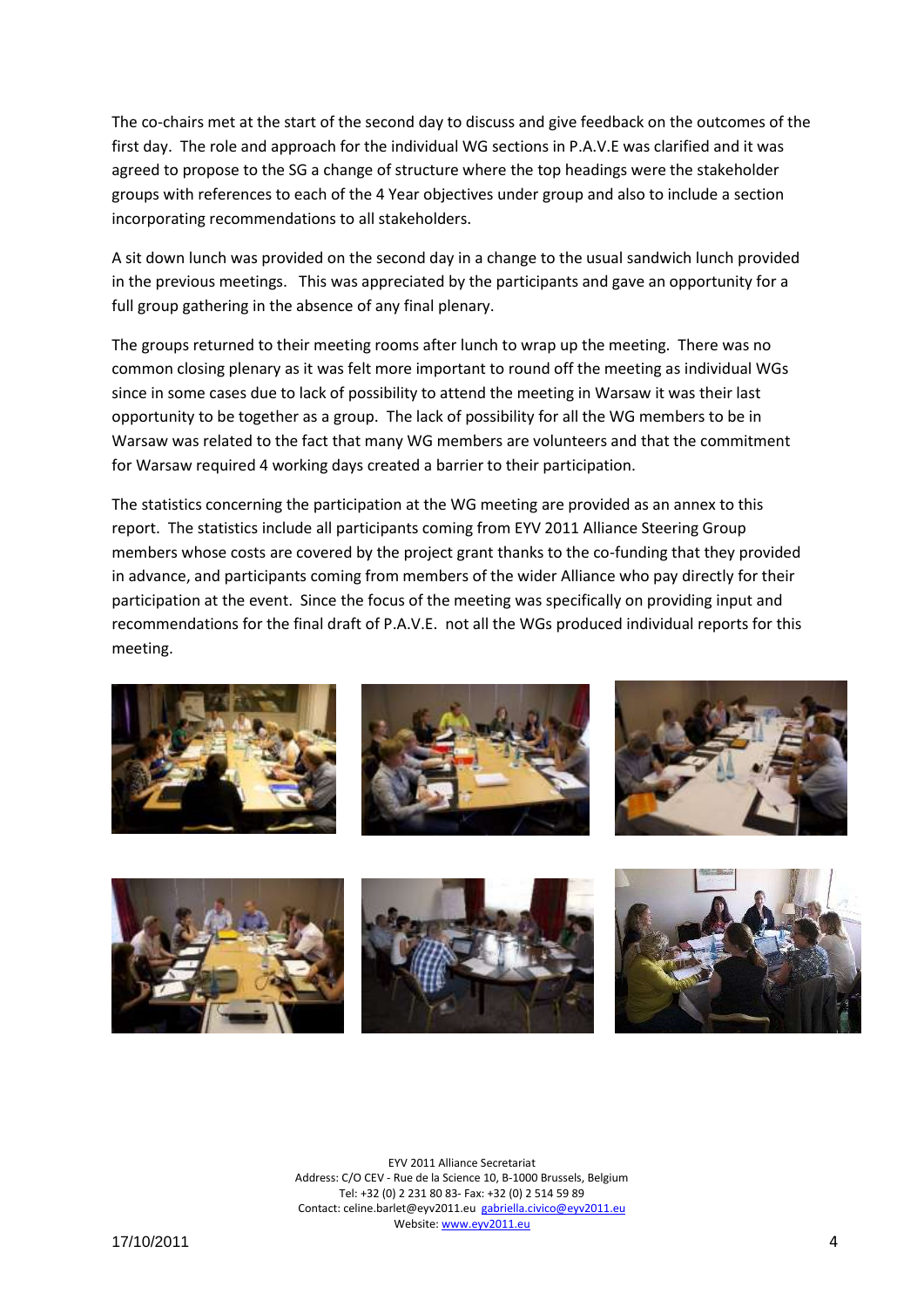## **Annex 1. Participation Statistics, EYV 2011 Alliance Working Group Meeting 3 (WG Meeting 3)\***

<span id="page-4-0"></span>

\* Draft statistics based on registration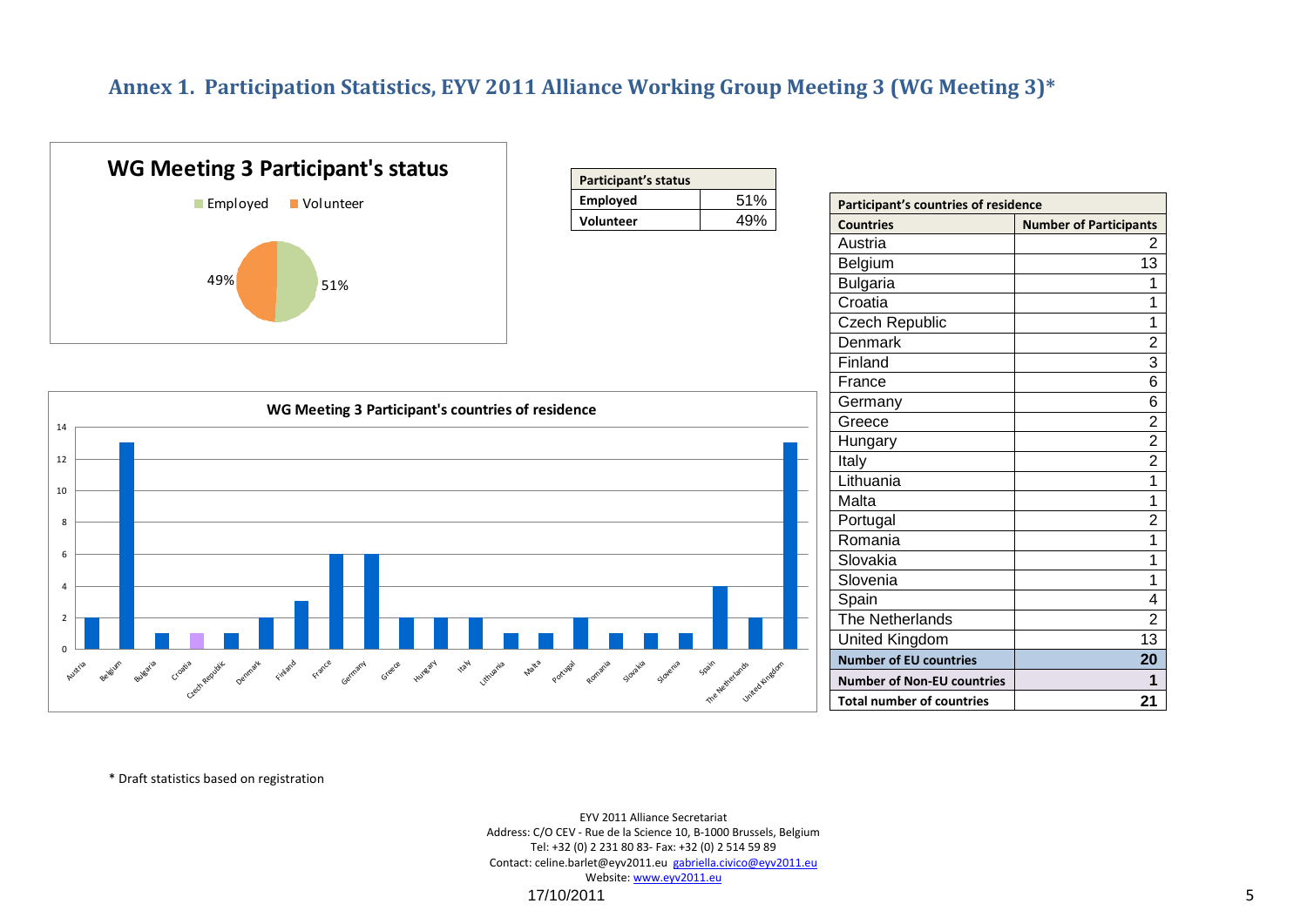| Age of participants |                         |                    |
|---------------------|-------------------------|--------------------|
| 50+ years old       | Between 30-50 years old | below 30 years old |
| 16 participants     | 34 participants         | 17 participants    |

| <b>Gender of participants</b> |     |  |
|-------------------------------|-----|--|
| Female                        | 70% |  |
| Male                          | 30% |  |



| Number of EYV 2011 Alliance members participating : | 17 European networks active in volunteering |
|-----------------------------------------------------|---------------------------------------------|
|-----------------------------------------------------|---------------------------------------------|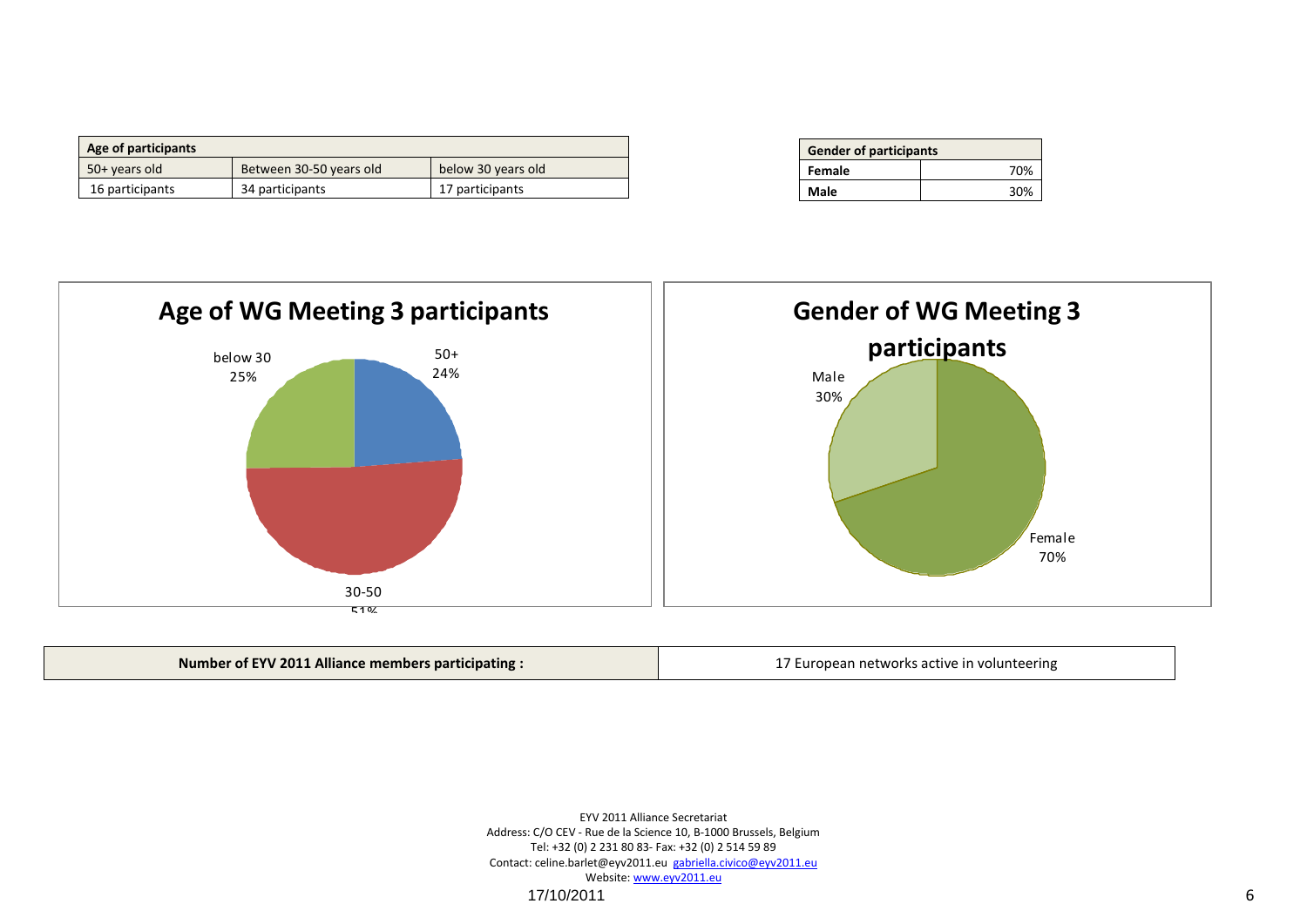<span id="page-6-0"></span>







Prior information about the WG meeting 3

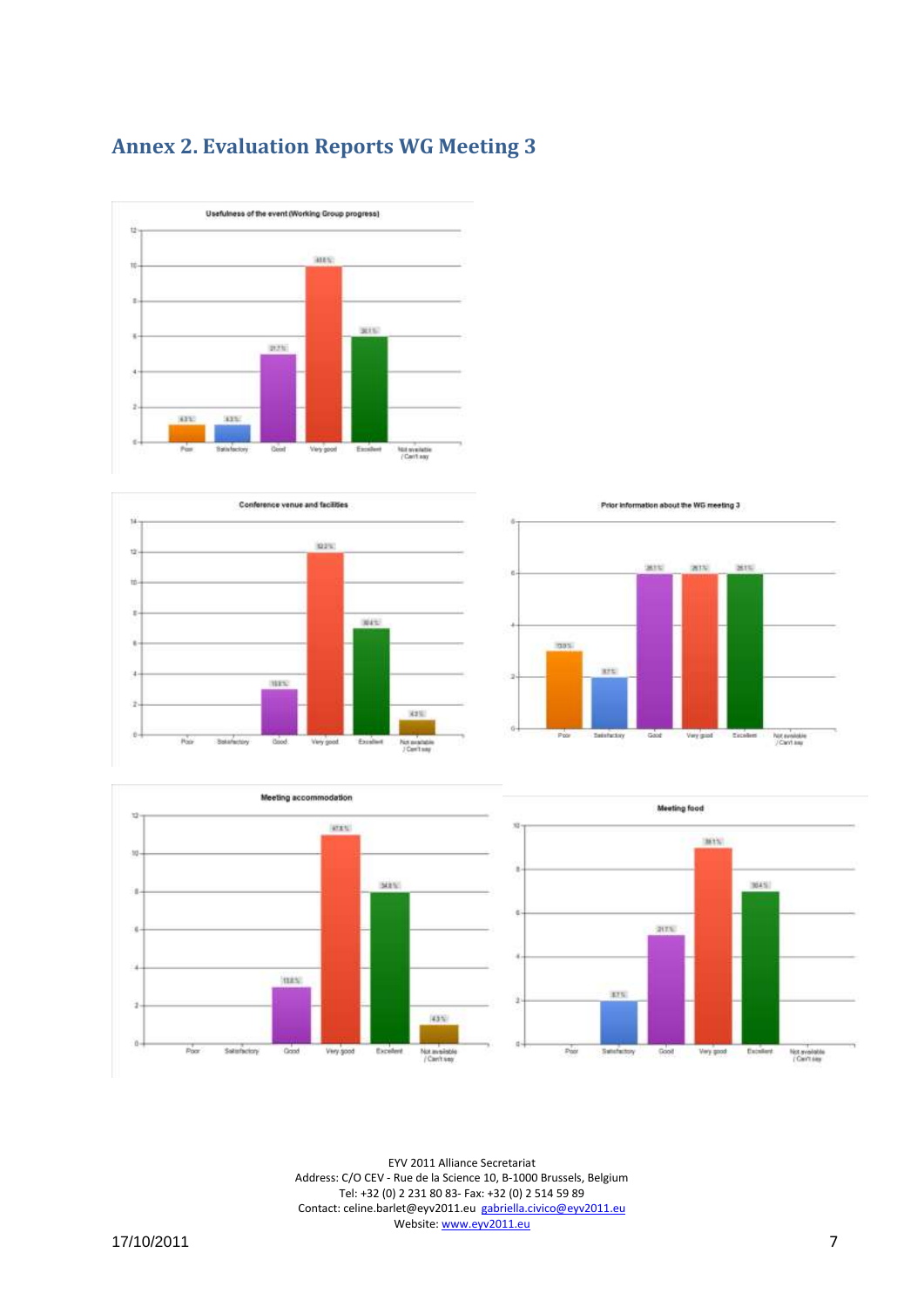### COMMENTS:

1. "Steering Committee should have made sure the PAVE 2 was circulated timely to all WG members through Secretariat, instead of this task being left up to each board/committee member."

2. "Thank you, good job!"

3. "We got the report (P.A.V.E) very late, which didn't give much time to read and absorb before the event"

4. "There was no communication at all, apart from having received P.A.V.E a day prior to the meeting, as to the agenda and what we were meant to do in the course of the meeting."

5. "I wish I knew in advance that we were going to finish earlier on October 1st, I would have organised my travel another way and have us saved a night at the hotel."

6. "The opportunity to have an external presenter was really interesting. The person gave us great ideas. Thanks"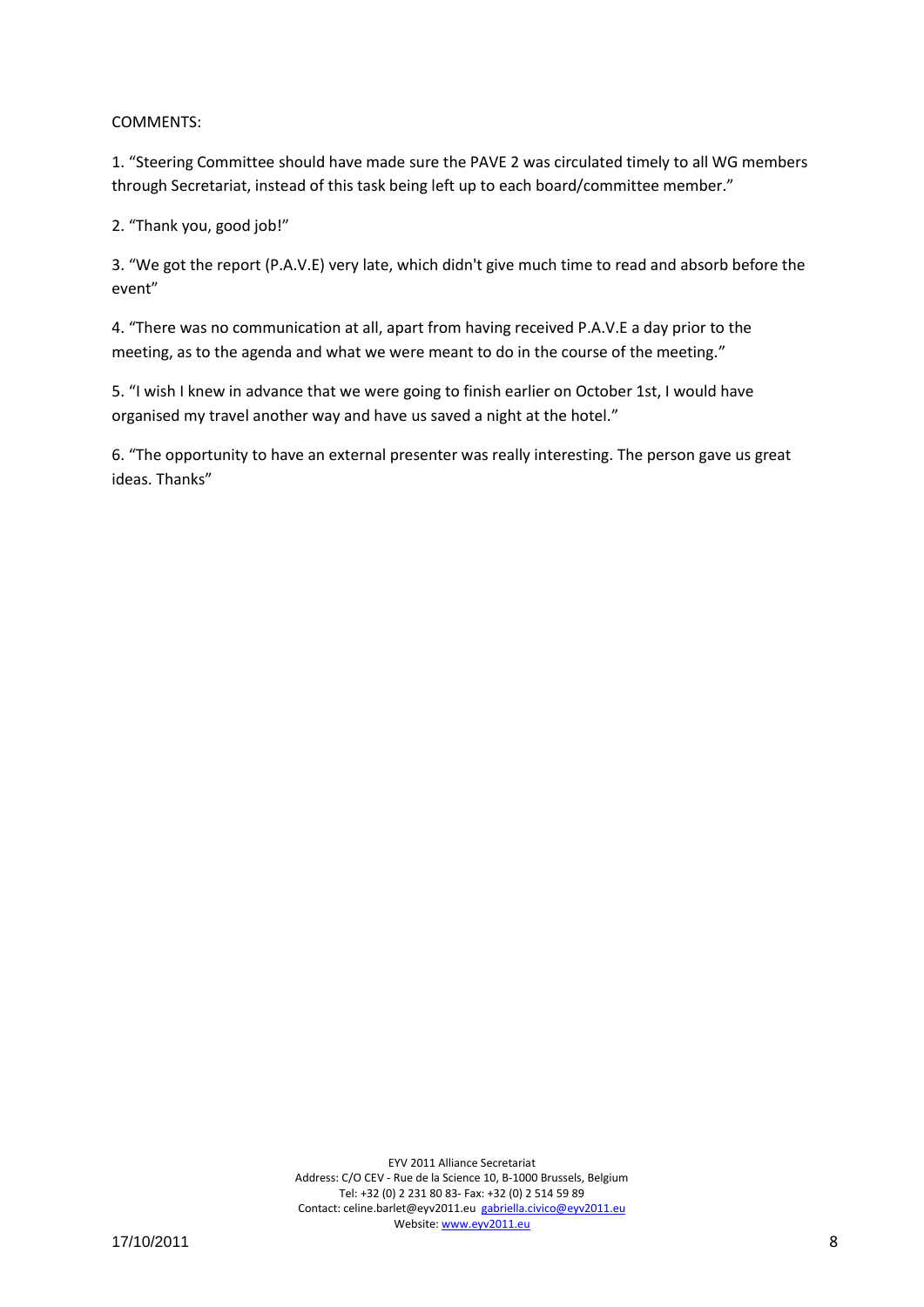# <span id="page-8-0"></span>**Working Group individual reports (if applicable)**

Emails:

quality@eyv2011.eu legalframework@eyv2011.eu infrastructure@eyv2011.eu

recognition@eyv2011.eu

value@eyv2011.eu

employeevolunteering@eyv2011.eu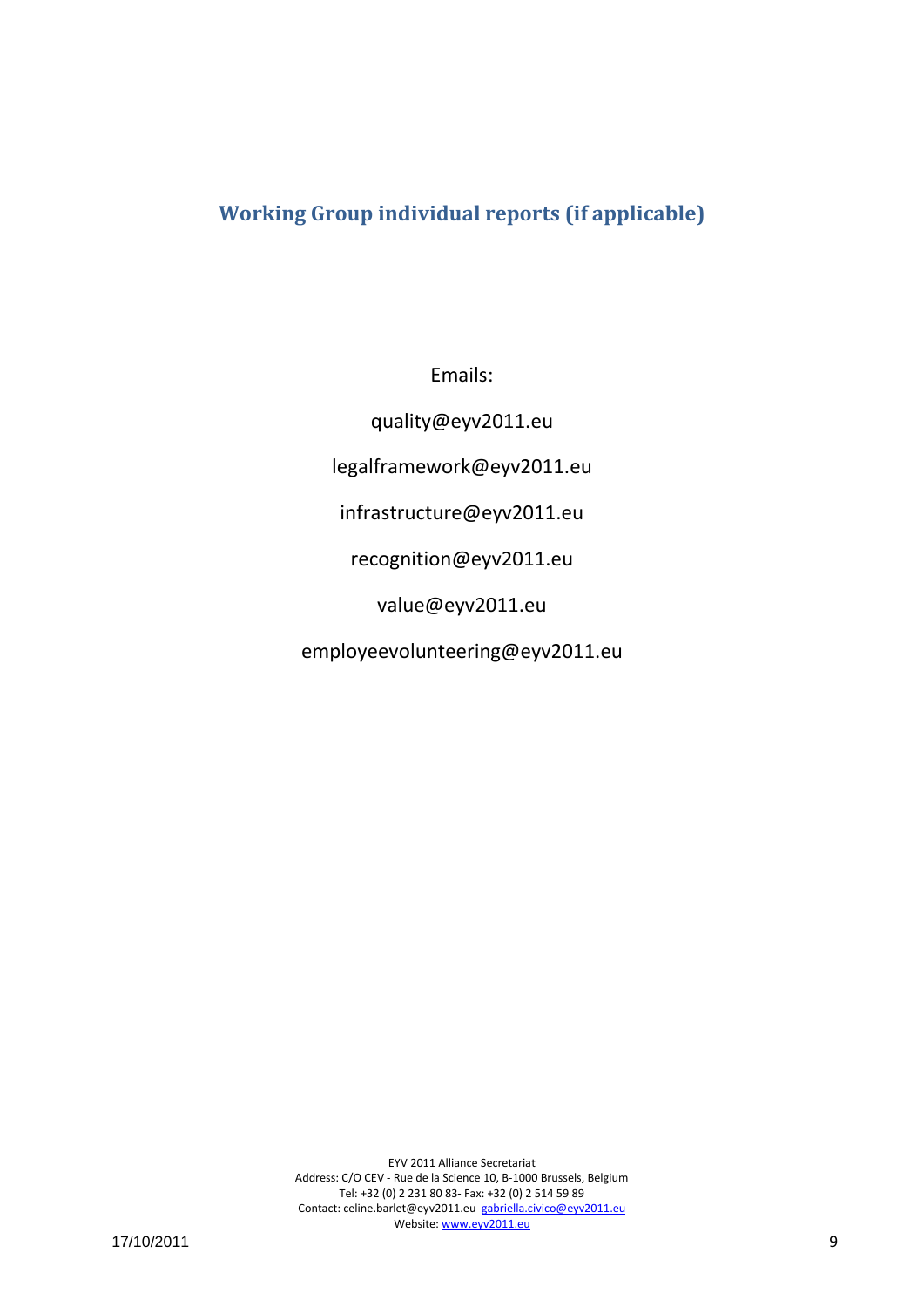## **4 th Meeting Report – Legal Framework WG**

 $30<sup>th</sup>$  September – 1<sup>st</sup> October 2011, Brussels

### **Participants:**

Pavel Trantina – Co-chair Niels Cristian Levin Hansen – Co-chair Cindy Ippel Elke Tippelmann Eva Hambach Maria Paschou Ferenc Turcsik Bernhard Schneider Magdalena Kurz (European Youth Forum – invited as a guest)

### **A. Agenda of the meeting**

| (1) 14.00 - 15.00 Plenary with Networking Award Ceremony                                                                                                                                                                                                           |                                                                                                   |
|--------------------------------------------------------------------------------------------------------------------------------------------------------------------------------------------------------------------------------------------------------------------|---------------------------------------------------------------------------------------------------|
| Introduction<br>(2)                                                                                                                                                                                                                                                |                                                                                                   |
| the Rights and Responsibilities of Volunteers by Magdalena Kurz                                                                                                                                                                                                    | (3) 15.00 - 18.30 Presentation and discussion of European Youth Forum's Draft European Charter of |
| (4) 09.30 - 16.30 Discussion of DRAFT 2 - Policy Agenda on Volunteering in Europe P.A.V.E by<br>EYV2011.<br>priorities<br>general comments<br>-<br>specific remarks on 2 <sup>nd</sup> Draft of P.A.V.E.<br>$\overline{\phantom{0}}$<br>proposal of Section 3<br>- |                                                                                                   |

## **B. Presentation and discussion of the Draft European Charter of the Rights and Responsibilities of Volunteers, suggested by the European Youth Forum, by Magdalena Kurz**

Magdalena Kurz gave a short introduction to the present draft of the proposal for a European Charter of the Rights and Responsibilities of Volunteers, drafted by the European Youth Forum's (YJF), and explained the process of its creation and consultations.

Central to the draft Charter was a Rights Based Approach to volunteering calling for a legal framework to ensure quality, protection and equal access for everyone. Especially in countries with no or only limited tradition for volunteering.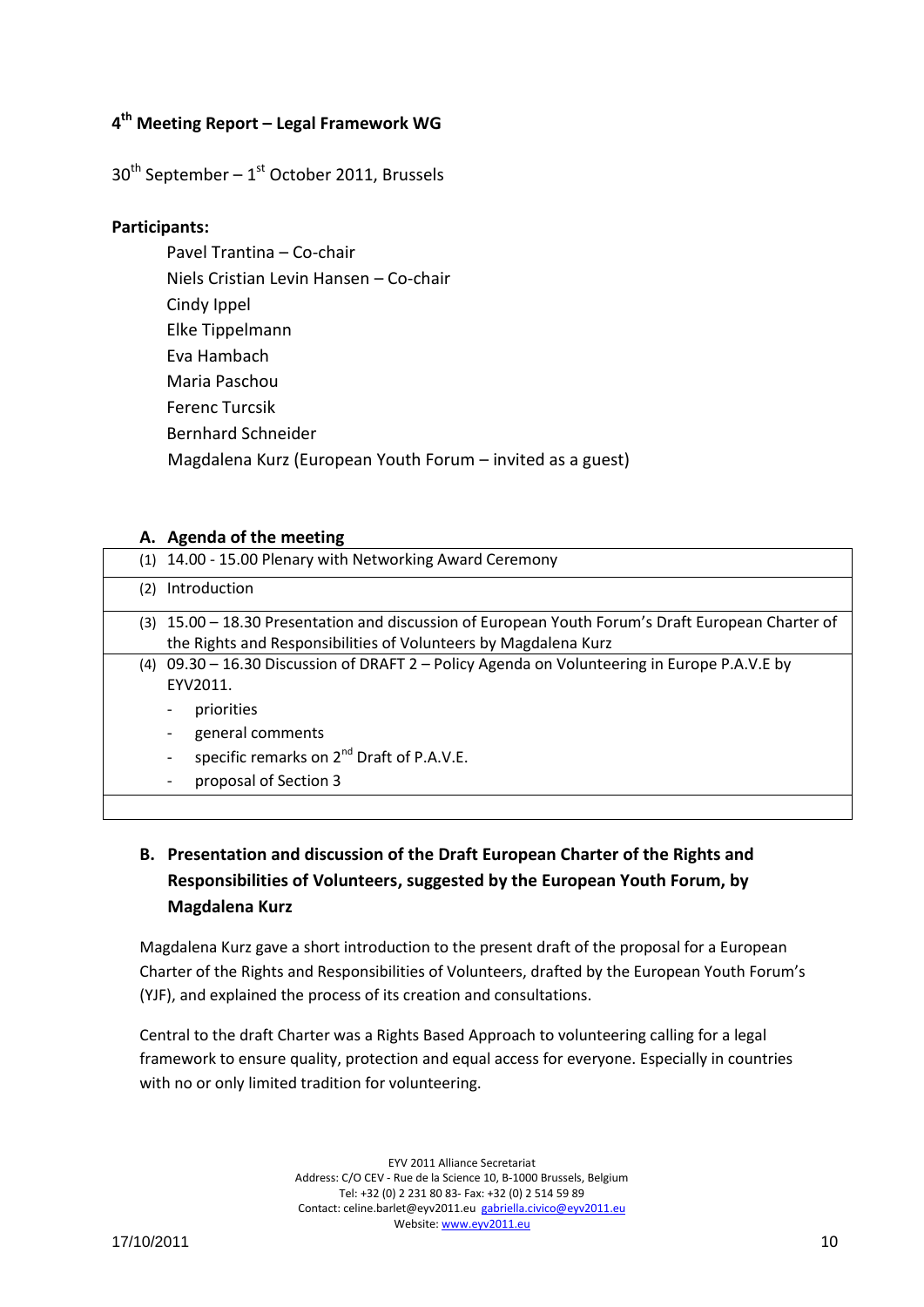The WG welcomed the draft Charter as a valuable contribution to promoting volunteering and commended the YJF for its initiative. In addition the WG had a number of comments and questions:

- Some found, that the rights based approach together with the very explicit nature parts of the Charter could be counterproductive to the idea. A legal right to funding for any volunteer work or an individual right to participation in every volunteer activity he or she might want to do was questioned.
- When referring to volunteer providers it could be considered to limit this to civil society organisations.
- There could be a potential conflict between the Charter and the human rights charter. This should be investigated further.
- It was pointed out that the volunteer and the volunteer provider in many instances was the same.
- Only encompassing rights and responsibilities for the volunteer and the volunteer provider could encourage a member state to implement the Charter by law and then ignoring its own responsibility for supporting volunteering with funding etc.

Following the presentation and discussion of the draft charter the WG revisited its Policy recommendations developed on the May meeting. One recommendation was to encourage EU to adopt a European Charter on the rights of a volunteer and the proposal was to either explicit propose the charter drafted by the YFJ or to propose "a charter" with reference to which subjects should be covered.

The WG decided to adopt the later approach, since the Charter drafted by the YFJ was only a draft without final version. A reference to the YFJ draft as an example would be included in the WG recommendation.

## **C. Discussion of DRAFT 2 – Policy Agenda on Volunteering in Europe P.A.V.E by EYV2011.**

First the WG has discussed the priorities. Everyone had to choose 15 own priorities, these were later put together by Bernhard. The final list is included in the Annex 1.

Then the WG gathered general comments about the Draft 2:

- It is more general than version  $1 a$  space in sections to be more specific?
- Some of our proposals were either removed or changed or put into a footnote
- It is rather a "phone book" overkilling the reader with the amount of suggestions, not very focused - prioritisation is needed – only the priorities should be mentioned in the Section 1